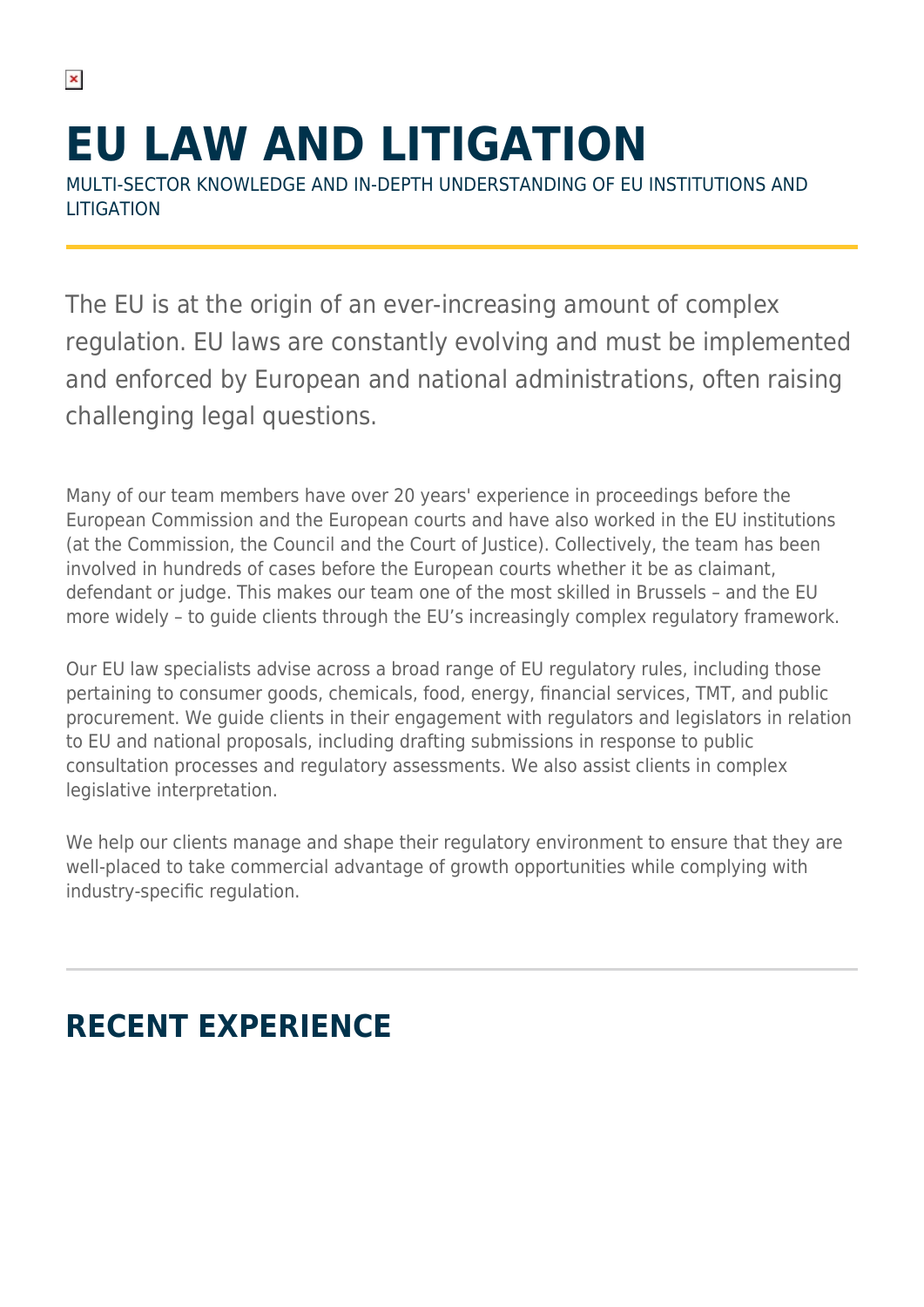#### **AQUIND LIMITED**

Advising in connection with obtaining EU regulatory approvals and exemptions for the construction and operation of a direct electricity interconnector between the UK and France, and in bringing several cases before the General Court and the CJEU in this respect

#### **BRITISH AMERICAN TOBACCO**

Acted for our client in challenging the validity of the EU's Second Tobacco Products Directive – the case raised legally novel and politically sensitive questions concerning the balance of powers between the EU and its Member State

#### **A LEADING ONLINE PLATFORM**

Advising on its compliance with the EU Market Surveillance Regulation ("MSR")

#### **A NUMBER OF CONSUMER PRODUCTS COMPANIES**

Advising in connection with novel and complex questions concerning import requirements in the areas of food and consumer goods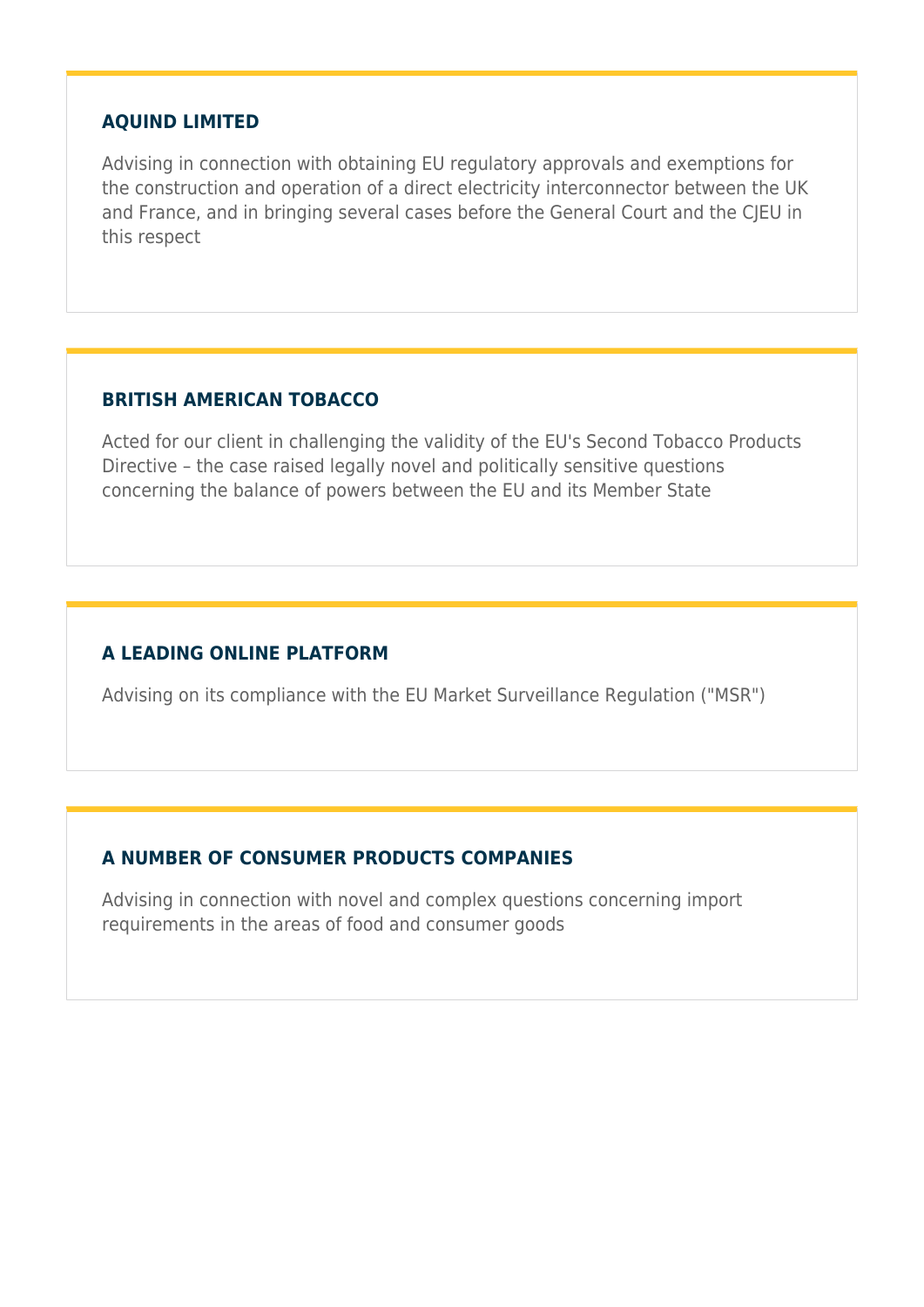#### **BRITISH AGGREGATES ASSOCIATION**

Acted for our client in its successful appeals of European Commission State aid decisions relating to the UK's aggregates levy, an environmental tax which affects hundreds of quarries across the UK – the judgments handed down during this litigation are regarded as the landmark judgments in relation to the assessment of State aid in the case of sectoral environmental levies and represent the starting point for any legal analysis in this area

#### **A NUMBER OF EXPORTERS AND IMPORTERS AFFECTED BY BREXIT**

Advising on the impact of Brexit on the regulatory aspects of their trade with the EU

### **OUR PEOPLE**



**LODE VAN DEN HENDE** PARTNER, BRUSSELS

+32 (0)2 518 1831 Lode.VanDenHende@hsf.com



**ERIC WHITE** CONSULTANT, BRUSSELS +32 2 518 1826 eric.white@hsf.com



**KYRIAKOS FOUNTOUKAKOS** EMEA REGIONAL HEAD OF PRACTICE – COMPETITION, REGULATION AND TRADE, BRUSSELS +44 7920 455 155 Kyriakos.Fountoukakos@hsf.com



**BO VESTERDORF** CONSULTANT, BRUSSELS + 32(0)2 511 7450 bo.vesterdorf@hsf.com